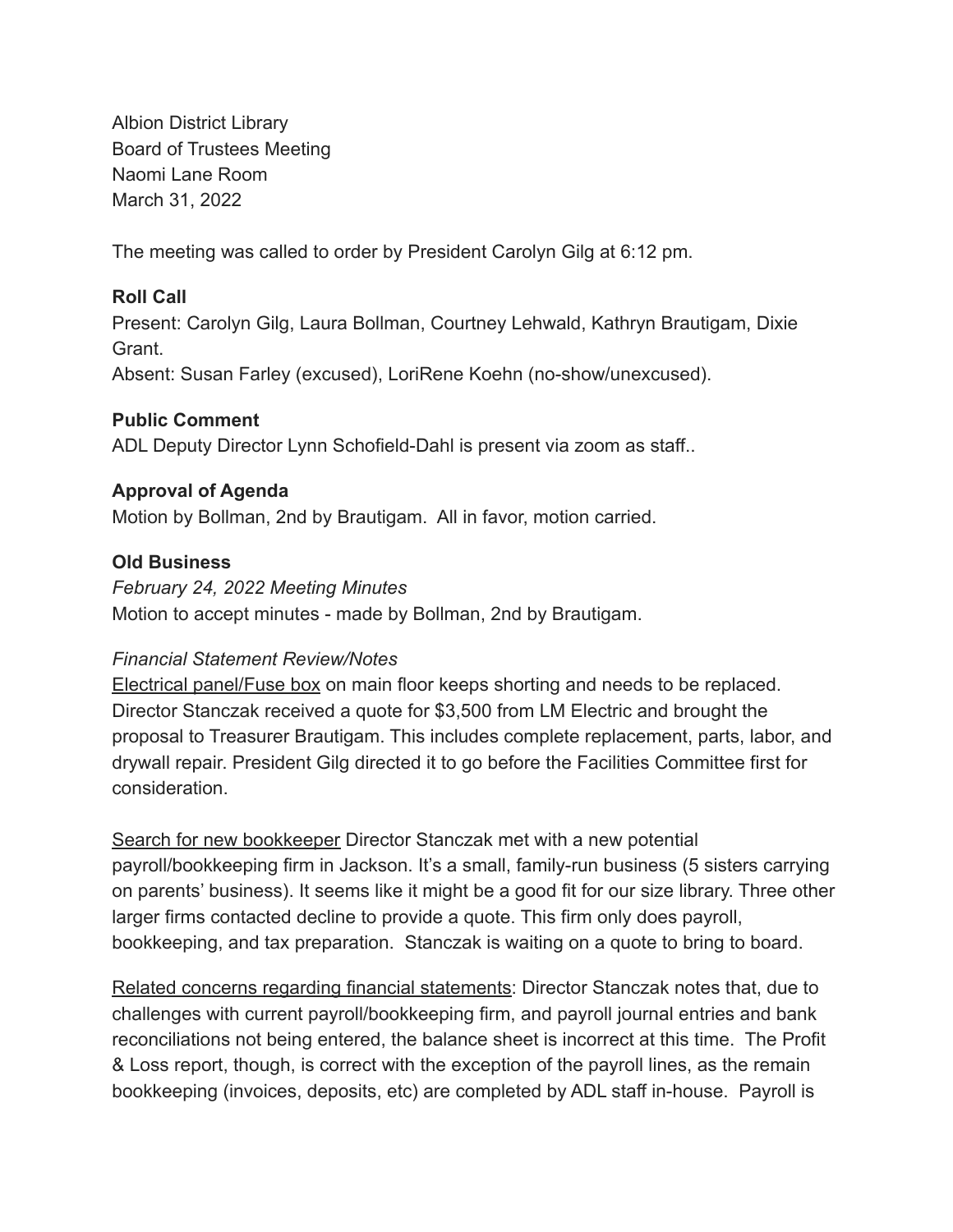being paid/charged; however, the related data entry and bank reconciliations are not being entered into our Quickbooks. Director Stanczak's contact with the parent firm was successful. Invoices for services provided since last bill received (August 2021) are waived and current services will be supported through the end of May 2022, and migration to another provider assisted. They said to consider anything from the last bill until transition to a new provider as an in-kind donation to the Library.

In summary of financials: The check detail is correct. All P&L is correct *except* payroll section. Balance Sheet is not correct, and has not been updated much at all since the end of December 2021.

Motion to accept financial statements (as presented) - made by Bollman, 2nd by Lehwald. Roll call vote: Gilg - yes, Bollman - yes, Brautigam - yes, Lehwald - yes, Grant - yes. Motion carried.

### **Committee Reports**

Policy - meeting in April. Personnel - looking for past documents to take action for Cindy's annual review. Finance - no meetings held yet…expected to meet in July. Facility - meeting to be called soon to review electrical service quote for new panel

# **New Business**

*None*

# **Director Update**

Friends of ADL wishlist items were tentatively approved at their last in-person meeting. Friends was meeting virtually at the same time as Board. Based on conversations with the Friends President, Syd Dulaney, Director Stanczak reports: Summer Reading, Wowbrary newsletter subscription, staff refrigerator, and hotspots are likely to pass. Friends may decline the movie license, and one of the two staff microwaves requested is no longer needed (the library received one as a going-away gift from Kat McDonald - Thank you, Kat!).

Secretary Lehwald asked about the partnership between MDHHS (Michigan Department of Health and Human Services) with ADL mentioned in the director report. Detroit Free Press posted an article about the distribution of at-home COVID test kits through several (70) libraries around the state, saying the kits are a "tool to keep the community safe." The selected libraries are able to provide this public service free to residents (like tax forms) and help those with less access to health care and/or reliable testing. Director Stanczak reports that this service has brought in new people to the